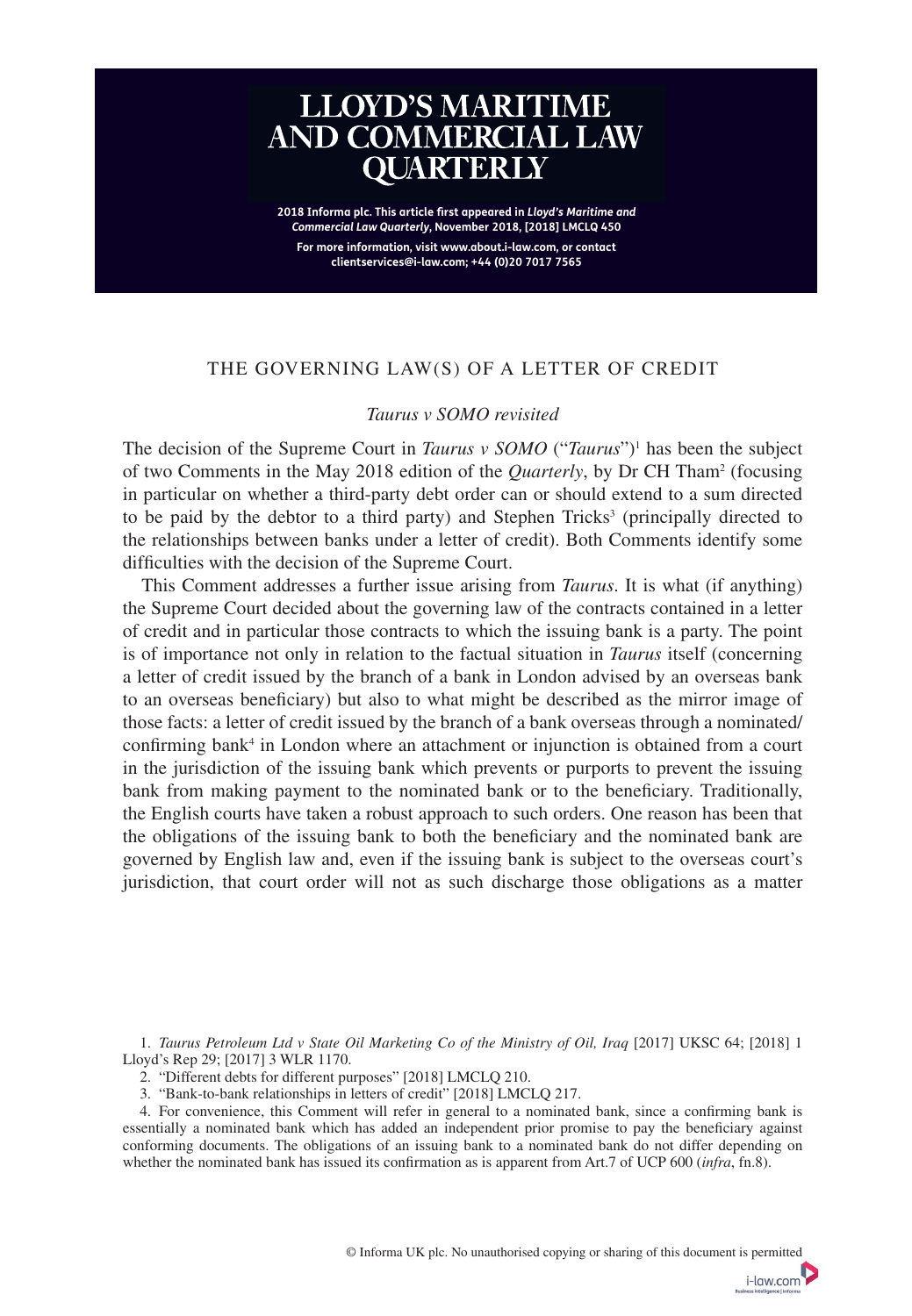of English law. 5 Whether that approach can so easily be maintained in the light of the Supreme Court decision is now potentially open to question.

 The background to the *Taurus* decision has been set out in the previous Comments and for present purposes can be summarised very briefly. Taurus is an oil trading company. SOMO is the Iraqi state marketing company responsible for the sale of Iraqi oil. In February 2013, Taurus obtained an arbitration award against SOMO for about US\$8.7 million arising out of a dispute between them.

 In March 2013, Taurus (a) obtained leave to enforce the arbitration award under the Arbitration Act 1996, s.66 and (b) obtained an interim third-party debt order ("TPDO") and a receivership order in respect of sums payable by the London branch of Crédit Agricole on behalf of a company or companies in the Shell Group to SOMO under two deferred payment letters of credit issued by Crédit Agricole via the Central Bank of Iraq ("CBI") in Baghdad in respect of consignments of oil sold by SOMO to Shell.<sup>6</sup> Part of the proceeds of the letters of credit representing the sums claimed were paid by Crédit Agricole into court in March 2013, so Crédit Agricole dropped out of the action.

The TPDO and receivership orders were subsequently set aside at first instance and that decision was upheld by the Court of Appeal (albeit on different grounds). However, by a majority of three to two, the Supreme Court restored the original interim TPDO and the receivership order. The essential reasons given, in summary, were as follows:

- (1) SOMO was the beneficiary of the letters of credit and the debt under the credits was owed by Crédit Agricole to SOMO.
- (2) The *situs* of the debt under the letters of credit was England, where the branch of Crédit Agricole had issued them, not New York, where, under conditions contained in the credits, the proceeds were payable into an account of CBI. Here the Supreme Court unanimously overruled the judgment of the Court of Appeal in *Power Curber International v National Bank of Kuwait SAK* ("*Power Curber*").<sup>7</sup>
- (3) Any obligation owed by Crédit Agricole to CBI as to the making of payments to the New York account under the particular conditions of the letters of credit did not give CBI any proprietary interest in the proceeds but (at most) was a contractual entitlement as against Crédit Agricole which did not override the imposition of the TPDO. The making of the TPDO would in effect discharge the liability of Crédit Agricole under the credit as a matter of English law.

 6 . The orders were obtained in the period between the presentation of documents under the credits and the deferred payment dates.

7 . [1981] 2 Lloyd's Rep 394 .

 <sup>5 .</sup> This is an aspect of the "rule in *Gibbs* "— *Antony Gibbs and Sons v La Société Industrielle et Commerciale des Métaux* (1890) 25 QBD 399—recently reaffirmed as representing English law (at least short of the Supreme Court) in *Bakhshiyeva v Sberbank of Russia and others* [2018] EWHC 59 (Ch); [2018] BPIR 287. *Gibbs* is usually cited in the context of the effect (or lack of it) of a purported discharge of an English law debt in a foreign insolvency but the principle is of general application.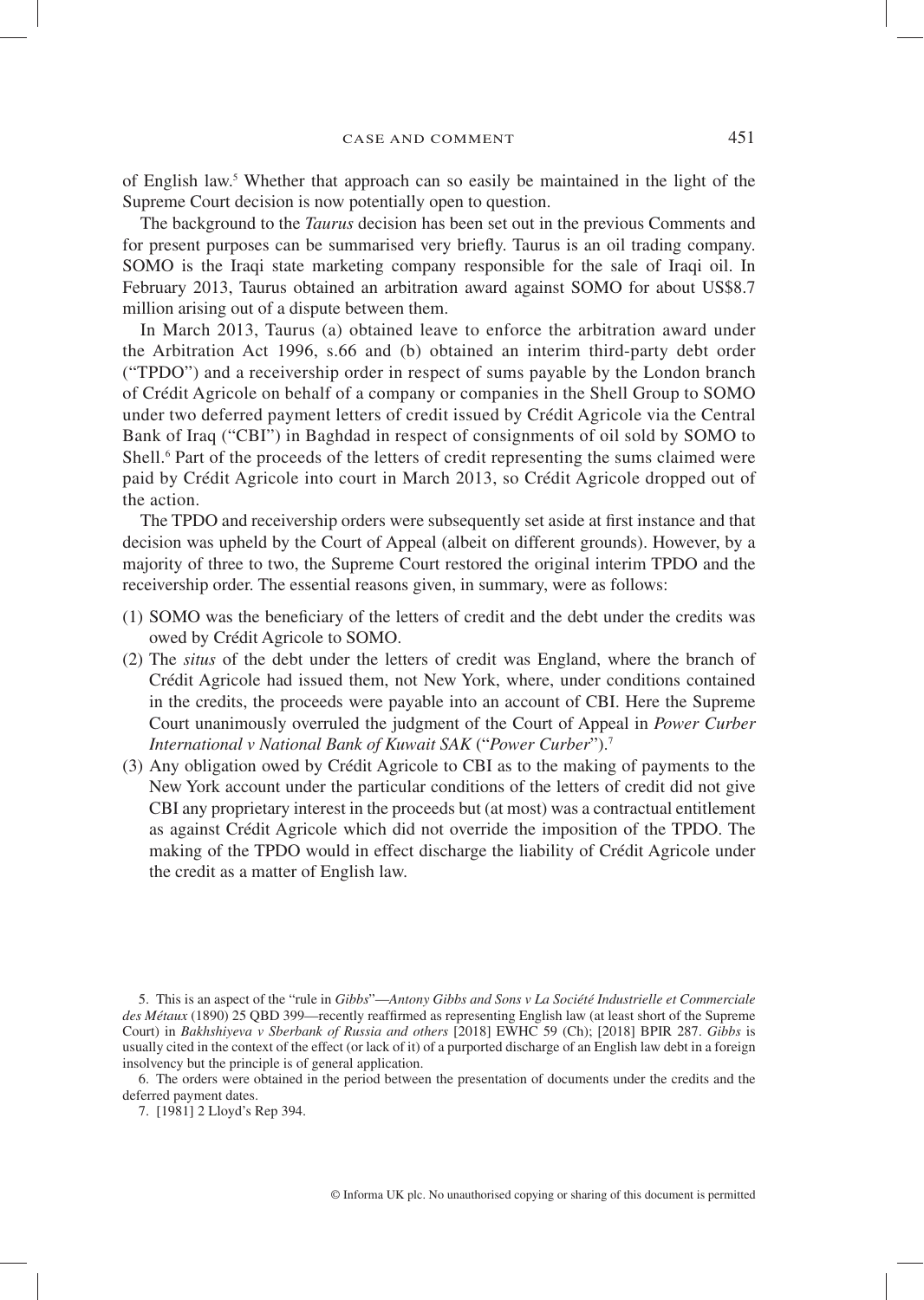### 452 LLOYD'S MARITIME AND COMMERCIAL LAW QUARTERLY

### **Governing law of a letter of credit**

 It is rare for documentary letters of credit to contain express provisions for governing law (or jurisdiction). Instead, since the 1960s they have almost invariably been expressed to be subject to the governing provisions of the applicable Uniform Customs and Practice ("UCP") published by the International Chamber of Commerce ("ICC") from time to time, which since 1 July 2007 has been UCP 600.<sup>8</sup> Although some writers say that letters of credit should contain a law and jurisdiction clause, $\theta$  it may be suggested that there are sound reasons why they generally do not. Most letter of credit transactions are of relatively low value, margins are tight and they are negotiated, documented and operated by trade finance specialists. If a dispute arises, the issues are usually matters of technical trade finance practice which may be resolved with reference to the provisions of UCP  $600<sup>10</sup>$  and the Opinions of the ICC Banking Commission. If it goes to court, the judge will often have the assistance of expert evidence.

There is also the fact that, as between the issuing bank, nominated bank and beneficiary, there are three sets of contractual relationships:

- between the issuing bank and the nominated bank;
- between the nominated bank and the beneficiary;<sup>11</sup>
- between the issuing bank and the beneficiary.

 These three parties (or their legal advisers if they were asked) may have differing views in the abstract as to what governing law and jurisdiction provisions should apply to a transaction which, in legal terms, is not straightforward but which, in commercial terms, is generally relatively short-term and self-liquidating. In sum, it is not usually a debate worth having.

 Nonetheless, of course, over time the English courts have had to address the issue of governing law in relation to letters of credit, though more often in the context of jurisdiction than any particular substantive questions of English law or principles of construction.

 At common law the choice of law test applied by the English courts was that of the law of the place of the "closest and most real connection" with the transaction in question and it had been held that all three contracts were governed by the law of the place of presentation of documents and payment, ie, generally that of the nominated bank.<sup>12</sup>

 Following the coming into force of the Contracts (Applicable Law) Act 1990, in England the common law choice of law rules were replaced by those contained in the

 <sup>8 .</sup> The Uniform Customs and Practice for Documentary Credits (2007 Revision) ICC Publication No 600. There is a useful summary of the history of UCP in ch.2 of EP Ellinger and D Neo, *The Law and Practice of Documentary Letters of Credit* (Hart, Oxford, 2010) (" *Ellinger & Neo* ").

 <sup>9 .</sup> See eg M Brindle and R Cox, *The Law of Bank Payments* , 5th edn (Sweet & Maxwell, 2017) (" *Brindle & Cox* "), [7.136]; P Cresswell, W Blair et al, *The Encyclopaedia of Banking Law* (LexisNexis Butterworths) (" *Cresswell & Blair* "), [764B]; and *Ellinger & Neo* , 374–375, 384, 398.

 <sup>10 .</sup> And also the ICC publication International Standard Banking Practice (2013 revision) ICC publication 745E.

<sup>11.</sup> This contract may be the giving of a confirmation by the nominated bank but may also be, for example, the incurring of a deferred payment obligation to the beneficiary upon acceptance of the documents.

 <sup>12 .</sup> *Offshore International SA v Banco Central SA* [1976] 2 Lloyd's Rep 402 and *Bank of Credit & Commerce Hong Kong Ltd (In Liquidation) v Sonali Bank* [1995] 1 Lloyd's Rep 227 .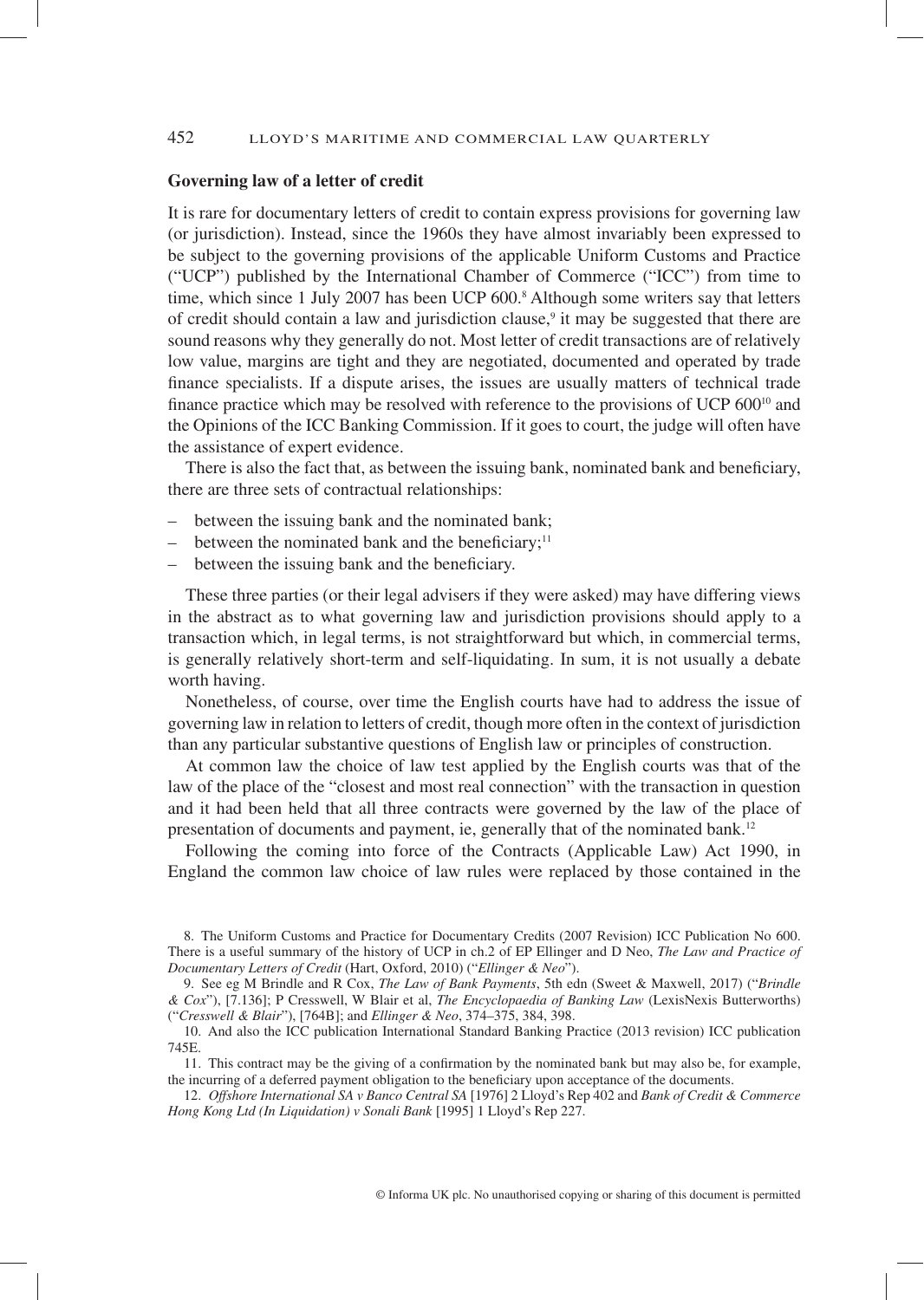Rome Convention.<sup>13</sup> For contracts where there was no express or implied choice of law, there was a presumption under Art.4(2) of the Convention in favour of the law of the place of residence of the party which was to "carry out the performance characteristic of the contract"; but this was subject to an "escape clause" under Art.4(5), which provided that, where it was apparent from the circumstances as a whole that the contract was more closely connected with another country, then the law of that other country should apply.

 The provisions of the Rome Convention, as they apply to letters of credit, were the subject of close analysis by Mance J in *Bank of Baroda v Vysya Bank* . 14 He held in particular that the performance characteristic of the contract between the branch of the issuing bank (based in India) and the branch of the confirming bank (which was in London) was that of the addition of the confirmation of the credit and the honouring of the obligation the confirming bank had undertaken to the beneficiary. So that relationship was governed by the law of the confirming bank (here English law).

Mance J went on to say that, as between the issuing bank and the beneficiary, the application of the presumption under Art.4(2) would point to the law of the issuing bank as applying to that relationship but to do so would lead to an "irregular and subjective position where the governing law of a letter of credit would vary according to whether one was looking at the position of the confirming or the issuing bank. It is of great importance to both beneficiaries and banks concerned in the issue and operation of international letters of credit that there should be clarity and simplicity in such matters". 15

 In the circumstances Mance J applied the escape clause under Art.4(5) so that the same governing law (ie, that of the place of the branch of the confirming bank and hence English law) applied as between the issuing bank and beneficiary. He also said that the same would apply even if the credit was an unconfirmed credit.<sup>16</sup>

 For contracts concluded after 17 December 2009, the position is now governed by the Rome I Regulation. 17 The applicable provisions as regards the governing law of the obligations of an issuing bank to the nominated bank and beneficiary, in the (usual) absence of choice, are Arts  $4(2)$  and  $(3)$ . Article  $4(2)$  contains a general rule applicable to contracts not of the specific types identified in Art.4(1):<sup>18</sup> that the contract shall be governed by the law of the country where the party required to effect the characteristic performance of the contract has his habitual residence. Article 4(3), however, contains an escape clause: "where it is clear from all the circumstances of the case that the contract is manifestly more closely connected with a country other than that indicated in [Art.4(2)], the law of that other country shall apply". Recital 20 to Rome I provides some guidance—

 13 . The Rome Convention on the law applicable to contractual obligations [1980] OJ L266/1. The common law principles will continue to have influence in other common law-based jurisdictions.

16. *Ibid*, 93. The analysis by Mance J was confirmed and approved by the Court of Appeal in *PT Pan Indonesia Bank Ltd TBK v Marconi Communications International Ltd* [2005] EWCA Civ 422; [2007] 2 Lloyd's Rep 72.

 17 . Regulation (EC) No 593/2008 of 17 June 2008 on the law applicable to contractual obligations. [2008] OJ L177/6 ("Rome I").

18. There might be an argument that the contract between the issuing bank and the beneficiary is one for the provision of services by the issuing bank and so the (*prima facie*) governing law would be that of the issuing bank under Art.4(1)(b), but this is unlikely to be correct. See *Dicey, Morris & Collins: The Conflict of Laws*, 15th edn (Sweet & Maxwell, 2012) (and supplement) (" *Dicey* "), [33.317]. However, it would not affect the following analysis if Art.4(1)(b) applied.

 <sup>14 . [1994] 2</sup> Lloyd's Rep 87 .

<sup>15.</sup> *Ibid*, 93.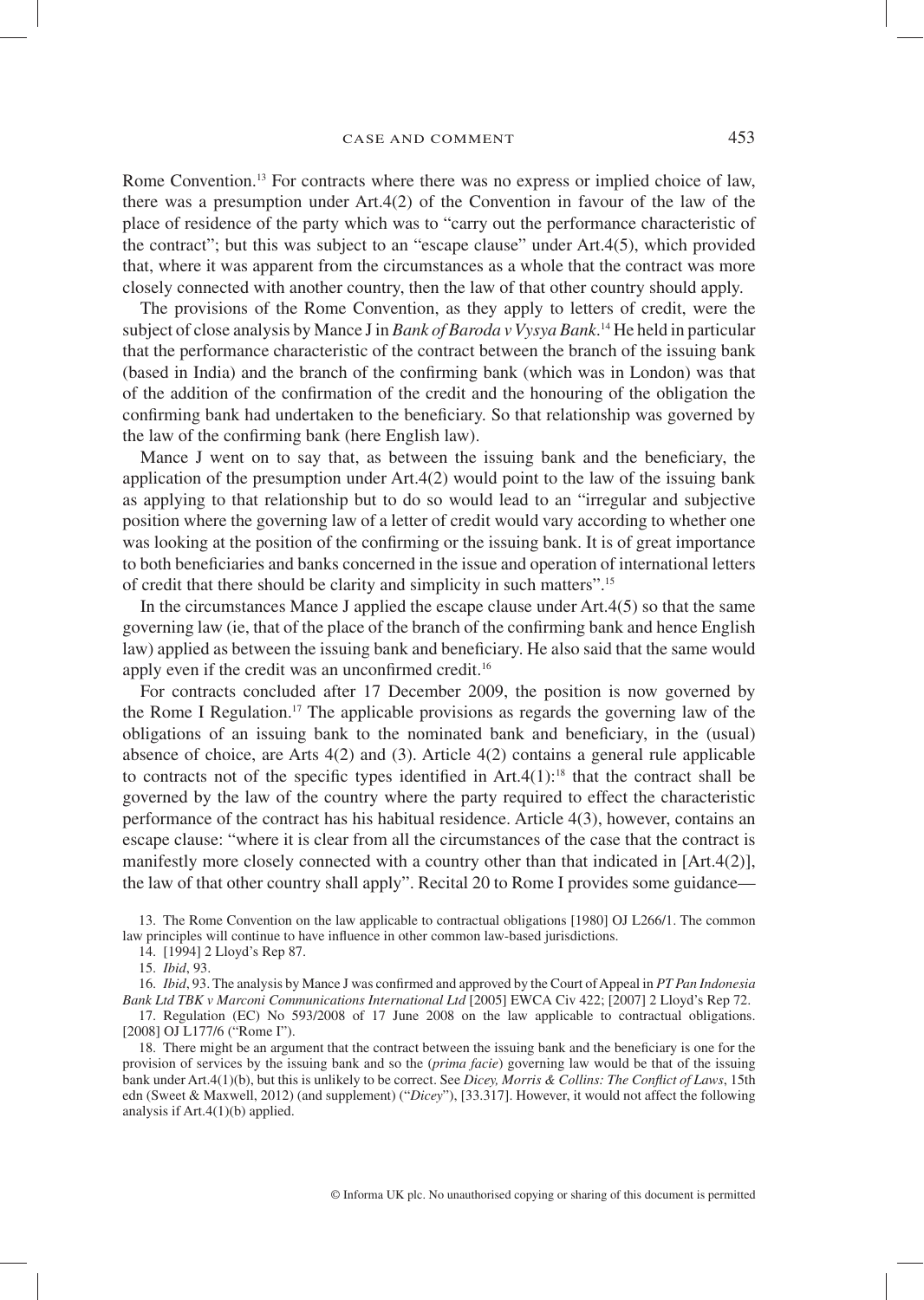that, in applying the escape clause contained in Art.4(3), "account should be taken, inter alia, of whether the contract in question has a very close relationship with another contract or contracts".

 Although the provisions of Art.4(2) and the escape clause in Art.4(3) are more tightly circumscribed than the comparable provisions in the Rome Convention, 19 it has generally been considered that in the context of letters of credit the same approach<sup>20</sup> should be adopted under Rome I as under the Rome Convention and the outcome should be same as in the *Bank of Baroda* and *Marconi Communications*<sup>21</sup> cases.<sup>22</sup>

### **Governing law in** *Taurus*

 The principal focus in *Taurus* was on the *situs* of the debt obligations owed by Crédit Agricole under the letters of credit and hence the decision in *Power Curber* on this point. The reason was that, if the *situs* of the debt was not in England (as *Power Curber* indicated was the position), then there was no jurisdiction to make the TPDO.

 In contrast, there is only limited discussion of the governing law applicable to the letters of credit. At first instance,  $23$  Taurus argued that the letters of credit were governed by English law and SOMO argued that they were governed by Iraqi law. Field J very briefly considered Rome I, Art.4 and held<sup>24</sup> that the characteristic performance for the purposes of Art.4(2) was that of Crédit Agricole's taking steps in London to credit CBI's account in New York. The judge did not refer to the escape clause in  $Art.4(3).^{25}$  It may be that the judge was influenced by the fact that it was said to be common ground that CBI would not be acting as a confirming bank but as a "collecting bank" and so would not undertake any payment obligation to SOMO for which it would be seeking reimbursement under the credits. 26

In the Court of Appeal, $^{27}$  the question of governing law was referred to only by Moore-Bick LJ. He considered that, even though the parties did not consider the proper law to be relevant, it was necessary to identify the proper law of the contracts, because "unless it [was] English law the receivership order could well place Crédit Agricole in the invidious position of being required to pay the receiver to avoid being in contempt of court without obtaining a good discharge of its debts". 28 Moore-Bick LJ went on to decide that the governing law of the contracts was English law. However, the analysis is curious, because

21 . *Supra* , fn.16.

23 . [2013] EWHC 3494 (Comm); [2014] 1 Lloyd's Rep 432 .

24 . *Ibid* , [18].

25 . A point observed in the supplement to *Dicey* , [33.317].

 26 . See the judgment at [12], n.4. The reference to CBI as a "collecting bank" is odd since it is not a term used in UCP or generally in relation to letters of credit.

28 . *Ibid* , [35].

 <sup>19 .</sup> Article 4(2) is a general rule rather than a presumption and Art.4(3) requires a "manifestly" closer connection with another country.

 <sup>20 .</sup> Absent of course an express choice of law.

 <sup>22 .</sup> See eg *Dicey* , [33.317]; *Brindle & Cox* , [7.132]; and *Cresswell & Blair* , [764B]. The non-binding guidance to Rome I published by the Ministry of Justice in February 2010 specifically referred to letters of credit as being a situation where Art.4(3) could be applied to ensure all the contracts were governed by a single law: see *Dicey* , [33.317], fn.1481.

 <sup>27 . [2015]</sup> EWCA (Civ) 835; [2016] 1 Lloyd's Rep 42 .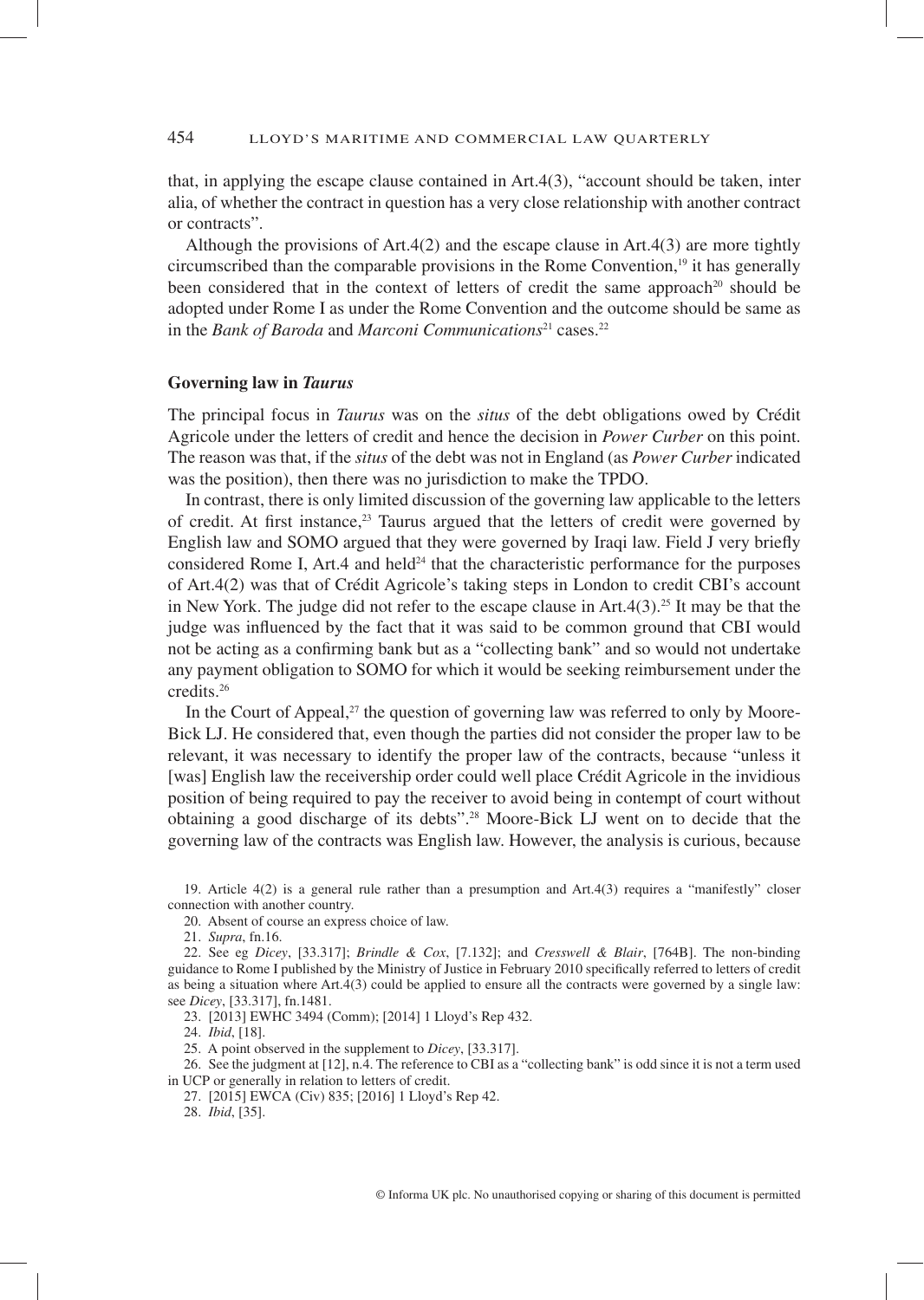he appeared to do so by reference to the provisions of the Rome Convention and not Rome I, which was the instrument applicable to these letters of credit. Moreover, he did not refer to any of the case law under the Rome Convention.

In the Supreme Court, the only specific reference to the governing law of the contracts is in Lord Clarke's judgment:<sup>29</sup> "It would have been entirely foreseeable by SOMO that a majority of the letters of credit against which they sold oil would be issued out of London *and subject to English law.*"<sup>30</sup>

 Nonetheless, the judgments of each of the Supreme Court judges seem to proceed on the basis that whatever rights CBI and SOMO had under the letters of credit against Crédit Agricole were matters governed by English law. However, there is no analysis or even mention of Rome I in this context. This is perhaps surprising, because it is apparent from the video of the hearing on the Supreme Court website that Counsel for SOMO argued that New York law applied<sup>31</sup> and referred to Rome I and authorities such as *Offshore International*,<sup>32</sup> *Bank of Baroda* and *Marconi Communications*, as well as *Dicey*;<sup>33</sup> and Counsel for Taurus responded to this.

 One is therefore left with this question: has the Supreme Court decided that the law governing the obligations of an issuing bank under a letter of credit to both the beneficiary and the nominated bank is that of the place of the branch of the issuing bank rather than that of the nominated bank? If so, it in effect reverses the common law rule, the position as the Court of Appeal<sup>34</sup> had held it to be under the Rome Convention, and the weight of authoritative writing on the subject in relation to Rome I. It would be regrettable that this has been done without any analysis of the reasons why this should be the case.

 Furthermore, if the new rule is as stated above, then that gives rise to the issue raised at the beginning of this Comment: how will the English Court respond to the situation where a letter of credit is payable through a nominated bank in London but where an order has been made in the jurisdiction of the issuing bank, for example on an application by the buyer, attaching or otherwise preventing payment of sums due under the letter of credit by the issuing bank. This is not an unfamiliar situation. There were such injunctions or attachments in place in *Power Curber* itself, *Bank of Baroda* and in *BCCI Hong Kong v*  Sonali Bank.<sup>35</sup>

If the obligations of the issuing bank are treated by English conflicts rules as governed by English law, then the order of the foreign court would not discharge those obligations as a matter of English law. 36 However, if it is now the case that (a) the *situs* of the debts owed by the issuing bank is that of the branch of the issuing bank (as *Taurus* tells us) and (b)

29 . [2017] UKSC 64; [2018] 1 Lloyd's Rep 29 , [54] (emphasis added).

- 33 . *Supra* , fn.18.
- 34 . In *Marconi Communications* .
- 35 . *Supra* , fn.12.
- 36 . See *supra* , fn.5.

 <sup>30 .</sup> Dr Tham [2018] LMCLQ 210 , 211 states that the Supreme Court "concluded that English law governed the debts arising from Crédit Agricole's letters of credit" and cites para [31] of Lord Clarke's judgment for this; but that paragraph appears to be directed to the (different) question of the *situs* of the debts.

 <sup>31 .</sup> As compared to the argument by SOMO before Field J, that Iraqi law applied (presumably) on the basis that CBI's place of residence for the purposes of Rome I was Baghdad. It might be suggested that the first thoughts were the better ones.

 <sup>32 .</sup> *Supra* , fn.12.